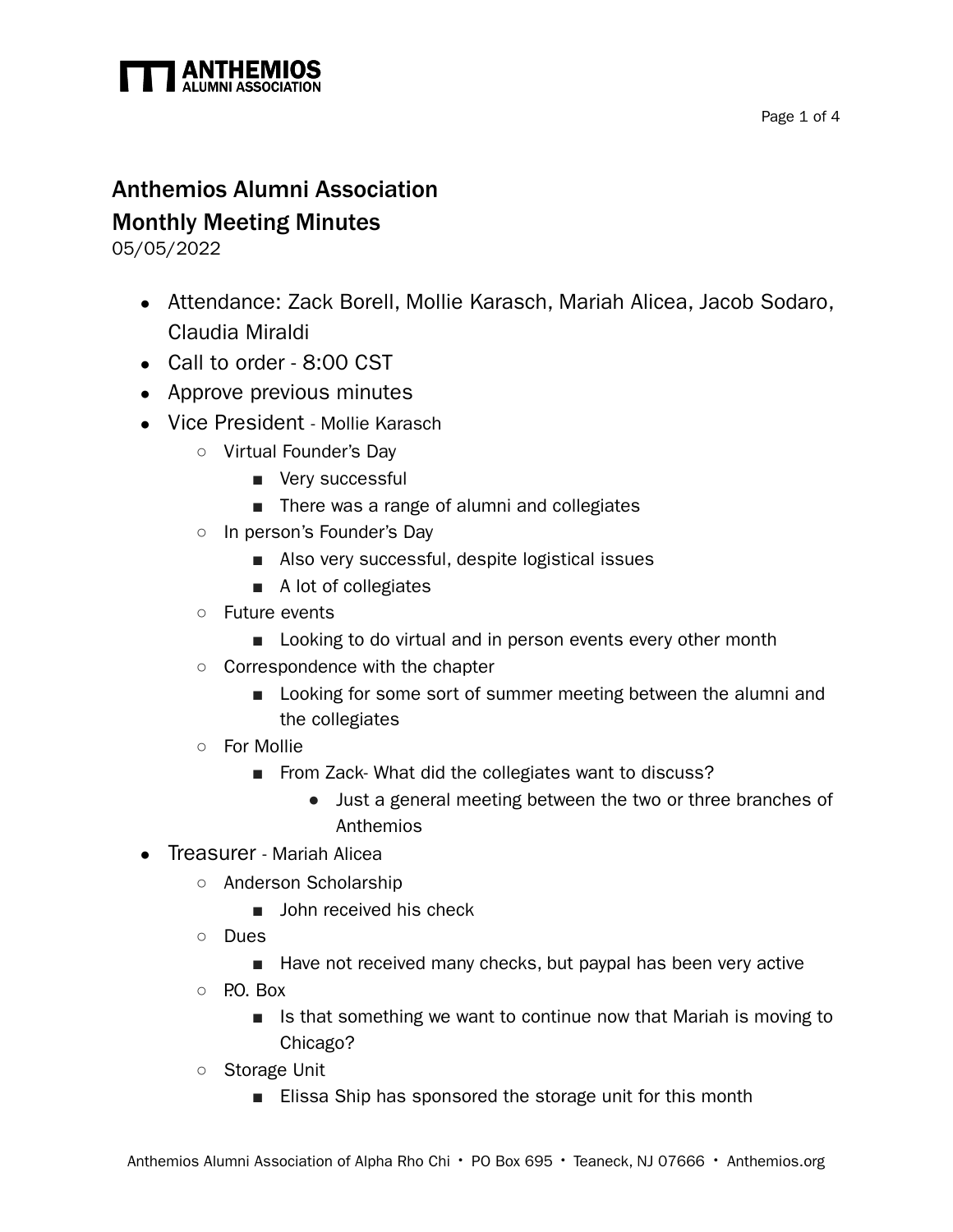

- For Mariah
	- From Mollie There are some receipts from the in person event that will be sent to Mariah for reimbursement
- Secretary Jacob Sodaro
	- Social Media
		- Let Jacob know about things to post
		- Will post a shout out to Elissa Ship about the storage unit
	- Anthem
		- Next week there will be a meeting between Zack and Jacob to discuss this year's edition of the Anthem
	- For Jacob
		- From Mollie- Can I get a copy of the group picture
			- Will send over once its received from Darius
		- From Zack-Please send the how to secretary document
- President Zack Borell
	- Graduate Scholarship
		- Need to update/revise the directions for the scholarship
		- An applicant reached out to Zack with questions about the judging
	- Quarterly Conference Call
		- Tuesday May 10, 2022 is the date of the next conference call
		- Hoping there will be some information regarding the future of MemberPlanet
	- For Zack
		- Nothing for Zack
- Director reports
	- Worthy Architect
		- Not present, elections were today
		- Will be contacted by the Alumni Association soon as a welcome
	- Control Corp- Claudia Miraldi
		- Has Greg Hargus contacted Zack at all?
			- No he has not
		- Claudia needs pictures from the house
			- Looking to make a slideshow for the collegiates
		- Still waiting on the future plans of Phi Mu
	- Anthem Committee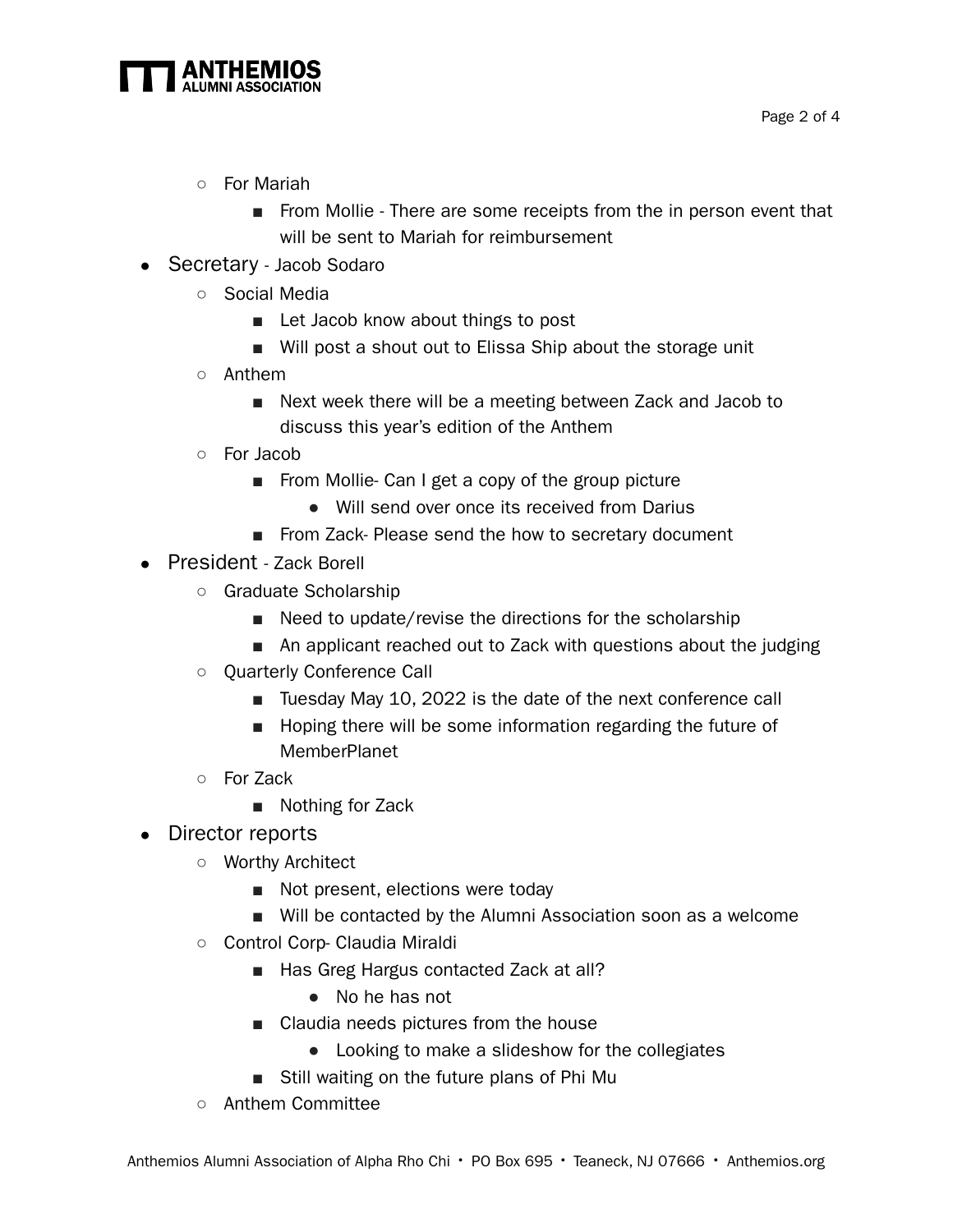

- The meeting next week will give more guidance
- Need to divvy out the next step
- Jacob has notes about what was discussed earlier
- Old business
	- The Anthemios House
		- Collegiates seem to be excited about the possibility of being in the house
		- Price is the sticking point for the collegiates
		- Some sort of packet/presentation will be needed in the early fall semester in order to get collegiates informed and on board with living in the house
		- Alumni need to coordinate over the summer to present options for the collegiate chapter
		- Phi Mu's lease is up in the air and needs to be known
- New business
	- No New Business
- Announcements & Quotes
	- A volunteer form from the Grand Council will be sent out to the alumni to probe interest for future positions
	- Currently looking for an expansion director and possibly a colony director in the future
		- Workload for both positions is typically low, 15-20 hours at an absolute maximum
	- Possibly looking for Regional Directors in the future
		- This role is a bit more hands on
	- Zack has his test Saturday
	- Congrats to Mariah for graduating this weekend!
- Adjournment: 8:52 pm
	- Alumni Association President Zack Borell Motion to end this meeting
		- Unanimously approved